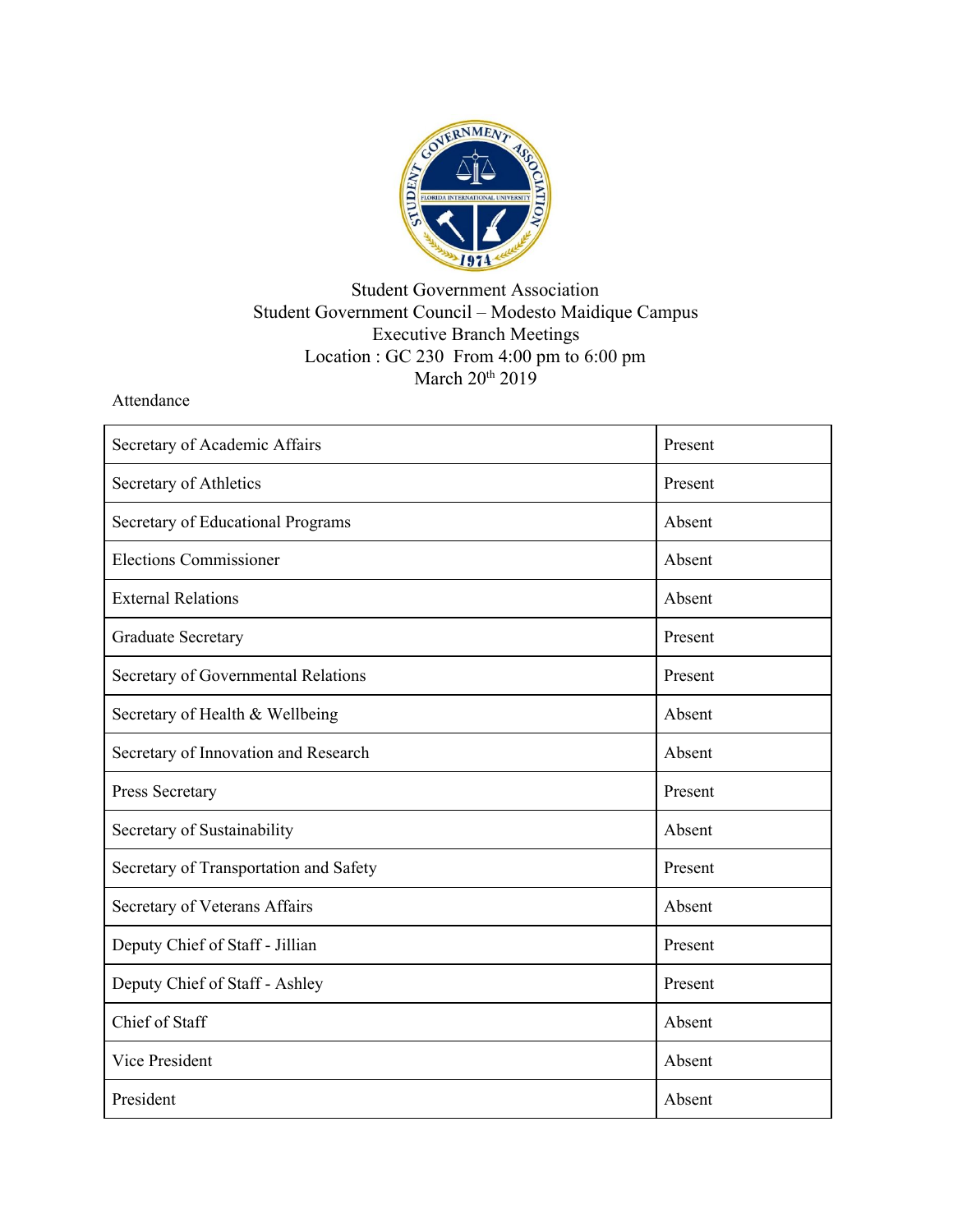- I. Cabinet Reports
	- A. Secretary of Academic Affairs
		- 1. Scholarship event tomorrow from 6-8pm
	- B. Secretary of Athletics
		- 1. April 14th there will be a yoga on the outfield
		- 2. April 4th we will be giving out doughnuts between 12-1pm to promote Spring games.
		- 3. Met with all the coaches yesterday and they are coming up to Roarthon.
	- C. Secretary of Educational Programs
		- 1. No report
	- D. Elections Commissioner.
		- 1. No report
	- E. External Relations
		- 1. No report
	- F. Secretary of Health & Wellbeing
		- 1. No report
	- G. Secretary of Innovation and Research
		- 1. No report
	- H. Press Secretary
		- 1. Sabrina send me her part for the newsletter
		- 2. Paulina will send me the template for the newsletter
	- I. Secretary of Sustainability
		- 1. No report
	- J. Secretary of Transportation and Safety
		- 1. April 4th I have a meeting with FIU Embrace and Parking.
		- 2. FIU embrace is putting up an event to build the connection with the service FIU parking offers and the complaints FIU Embrace people have had before.
		- 3. Went to coordinate the design for the FIU disaster volunteer shirt.
	- K. Governmental Relations
		- 1. Waiting to speak with Sabrina on Women in politics
	- L. Secretary of Veterans Affairs
		- 1. No report
	- M. Graduate Secretary
		- 1. Next week is GSAW from April 1-3rd
	- N. Deputy Chief of Staff Jillian
		- 1. Helped out the Lau night we had last saturday
		- 2. Updated the calendar with some upcoming events
			- a) Scholarship/ Faculty Dinner tomorrow
			- b) Elections events
				- (1) Meet the candidates at EC from 11-2pm
				- (2) Engagement Cafecito Hour from 3-4pm
				- (3) Thursday gathering at Ventric Cafe Miami
					- (a) Transportation and meals will be provided
				- (4) Friday 11-2pm meet the candidate at MMC